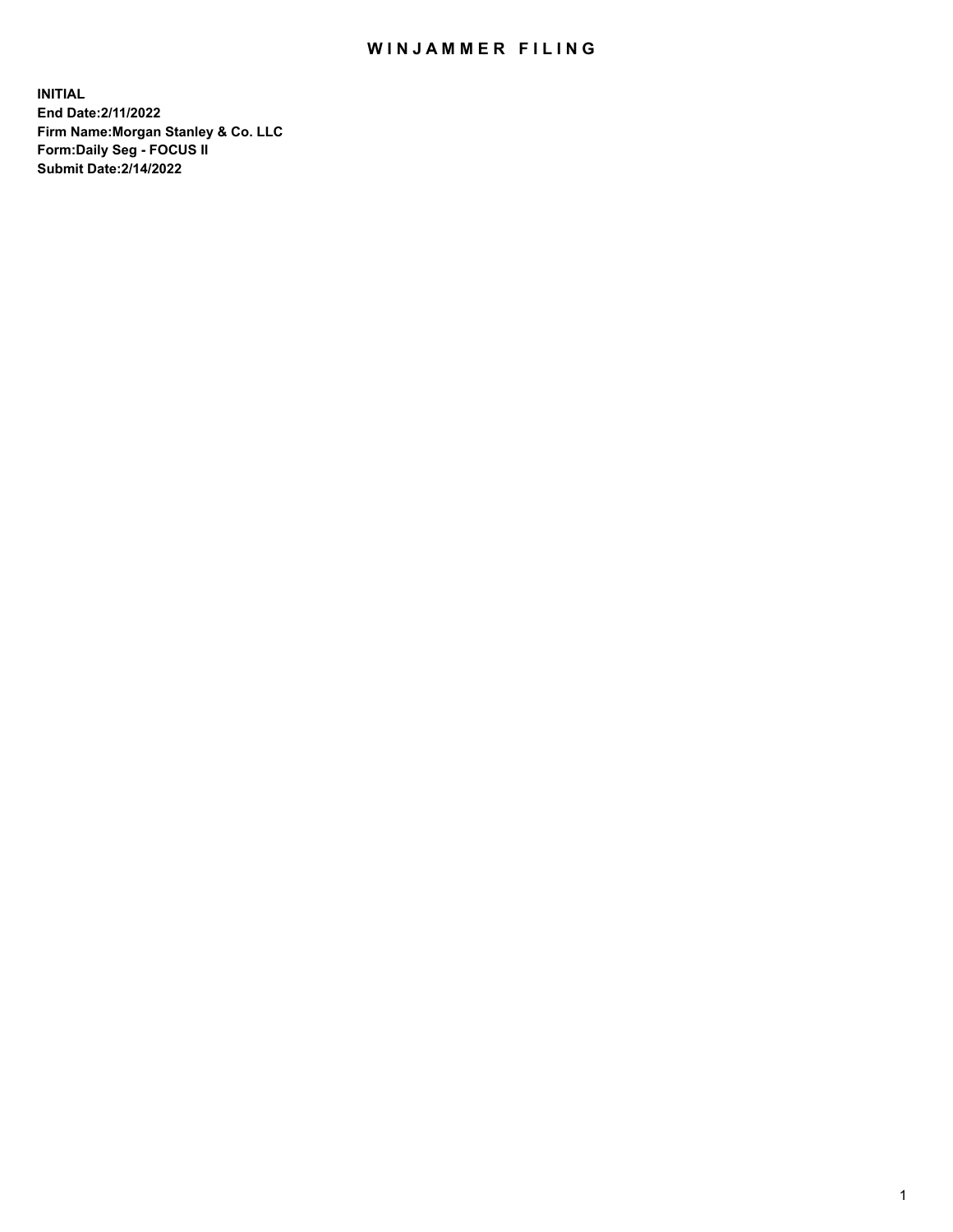**INITIAL End Date:2/11/2022 Firm Name:Morgan Stanley & Co. LLC Form:Daily Seg - FOCUS II Submit Date:2/14/2022 Daily Segregation - Cover Page**

| Name of Company                                                                                                                                                                                                                                                                                                                | Morgan Stanley & Co. LLC                                |
|--------------------------------------------------------------------------------------------------------------------------------------------------------------------------------------------------------------------------------------------------------------------------------------------------------------------------------|---------------------------------------------------------|
| <b>Contact Name</b>                                                                                                                                                                                                                                                                                                            | <b>Ikram Shah</b>                                       |
| <b>Contact Phone Number</b>                                                                                                                                                                                                                                                                                                    | 212-276-0963                                            |
| <b>Contact Email Address</b>                                                                                                                                                                                                                                                                                                   | Ikram.shah@morganstanley.com                            |
| FCM's Customer Segregated Funds Residual Interest Target (choose one):<br>a. Minimum dollar amount: ; or<br>b. Minimum percentage of customer segregated funds required:% ; or<br>c. Dollar amount range between: and; or<br>d. Percentage range of customer segregated funds required between:% and%.                         | 235,000,000<br><u>0</u><br><u>00</u><br><u>00</u>       |
| FCM's Customer Secured Amount Funds Residual Interest Target (choose one):<br>a. Minimum dollar amount: ; or<br>b. Minimum percentage of customer secured funds required:%; or<br>c. Dollar amount range between: and; or<br>d. Percentage range of customer secured funds required between:% and%.                            | 140,000,000<br><u>0</u><br><u>0 0</u><br>0 <sub>0</sub> |
| FCM's Cleared Swaps Customer Collateral Residual Interest Target (choose one):<br>a. Minimum dollar amount: ; or<br>b. Minimum percentage of cleared swaps customer collateral required:% ; or<br>c. Dollar amount range between: and; or<br>d. Percentage range of cleared swaps customer collateral required between:% and%. | 92,000,000<br><u>0</u><br><u>00</u><br>00               |

Attach supporting documents CH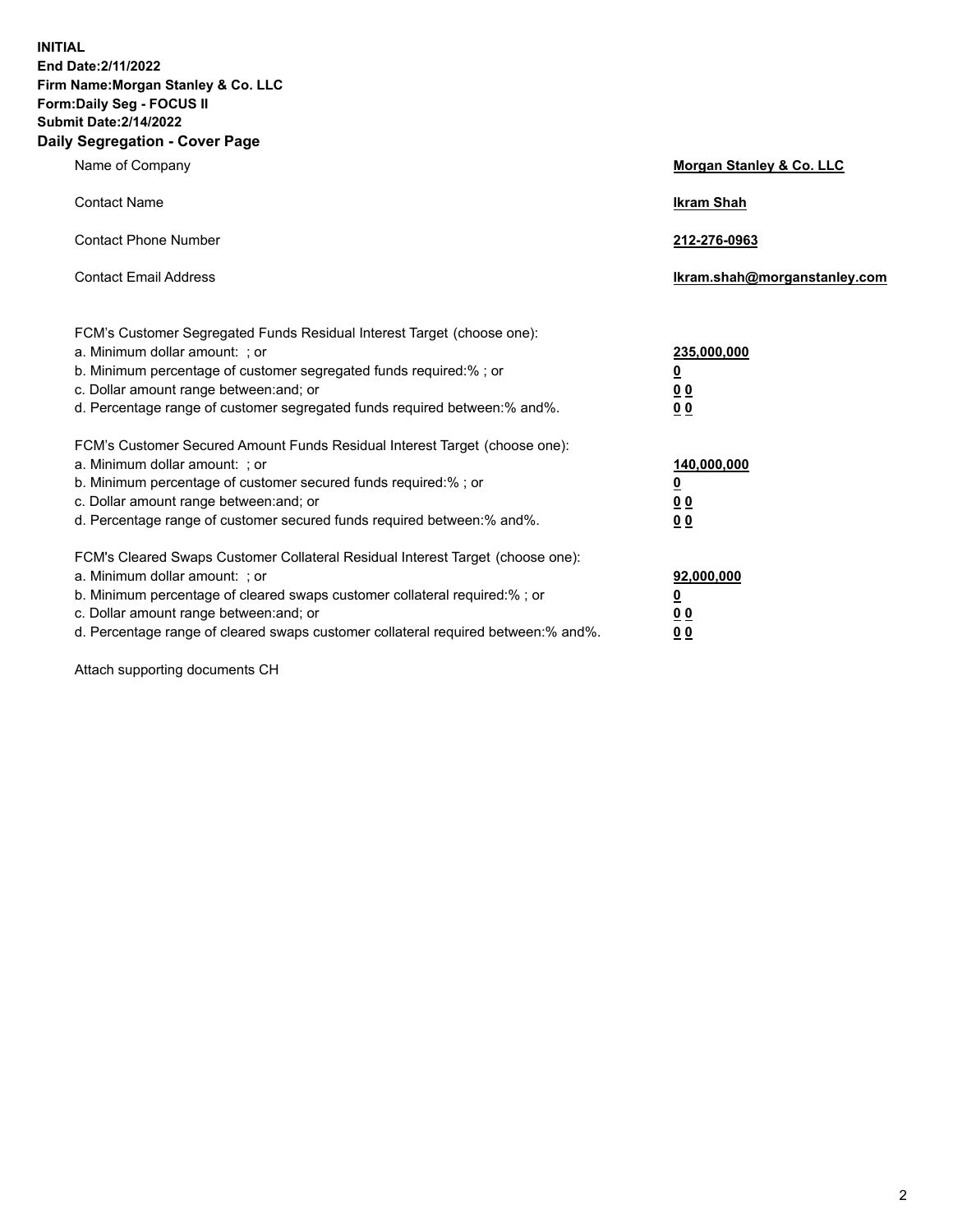## **INITIAL End Date:2/11/2022 Firm Name:Morgan Stanley & Co. LLC Form:Daily Seg - FOCUS II Submit Date:2/14/2022**

**Daily Segregation - Secured Amounts** Foreign Futures and Foreign Options Secured Amounts Amount required to be set aside pursuant to law, rule or regulation of a foreign government or a rule of a self-regulatory organization authorized thereunder 1. Net ledger balance - Foreign Futures and Foreign Option Trading - All Customers A. Cash **4,966,999,733** [7315] B. Securities (at market) **2,097,163,354** [7317] 2. Net unrealized profit (loss) in open futures contracts traded on a foreign board of trade **1,309,639,400** [7325] 3. Exchange traded options a. Market value of open option contracts purchased on a foreign board of trade **44,152,804** [7335] b. Market value of open contracts granted (sold) on a foreign board of trade **-28,817,567** [7337] 4. Net equity (deficit) (add lines 1. 2. and 3.) **8,389,137,724** [7345] 5. Account liquidating to a deficit and account with a debit balances - gross amount **47,651,651** [7351] Less: amount offset by customer owned securities **-45,994,313** [7352] **1,657,338** 6. Amount required to be set aside as the secured amount - Net Liquidating Equity Method (add lines 4 and 5) 7. Greater of amount required to be set aside pursuant to foreign jurisdiction (above) or line 6. FUNDS DEPOSITED IN SEPARATE REGULATION 30.7 ACCOUNTS 1. Cash in banks A. Banks located in the United States **310,964,871** [7500] B. Other banks qualified under Regulation 30.7 **417,165,860** [7520] **728,130,731** 2. Securities A. In safekeeping with banks located in the United States **821,860,598** [7540] B. In safekeeping with other banks qualified under Regulation 30.7 **107,044,298** [7560] **928,904,896** 3. Equities with registered futures commission merchants A. Cash **8,218,024** [7580] B. Securities **0** [7590] C. Unrealized gain (loss) on open futures contracts **2,504,278** [7600] D. Value of long option contracts **0** [7610] E. Value of short option contracts **0** [7615] **10,722,302** [7620] 4. Amounts held by clearing organizations of foreign boards of trade A. Cash **0** [7640] B. Securities **0** [7650] C. Amount due to (from) clearing organization - daily variation **0** [7660] D. Value of long option contracts **0** [7670] E. Value of short option contracts **0** [7675] **0** [7680] 5. Amounts held by members of foreign boards of trade A. Cash **4,492,836,628** [7700] B. Securities **1,168,258,458** [7710] C. Unrealized gain (loss) on open futures contracts **1,307,135,122** [7720] D. Value of long option contracts **44,152,804** [7730] E. Value of short option contracts **-28,817,567** [7735] **6,983,565,445**

- 6. Amounts with other depositories designated by a foreign board of trade **0** [7760]
- 7. Segregated funds on hand **0** [7765]
- 8. Total funds in separate section 30.7 accounts **8,651,323,374** [7770]
- 9. Excess (deficiency) Set Aside for Secured Amount (subtract line 7 Secured Statement Page 1 from Line 8)
- 10. Management Target Amount for Excess funds in separate section 30.7 accounts **140,000,000** [7780]
- 11. Excess (deficiency) funds in separate 30.7 accounts over (under) Management Target **120,528,312** [7785]

[7354] **8,390,795,062** [7355] **8,390,795,062** [7360]

**0** [7305]

[7530]

[7570]

[7740] **260,528,312** [7380]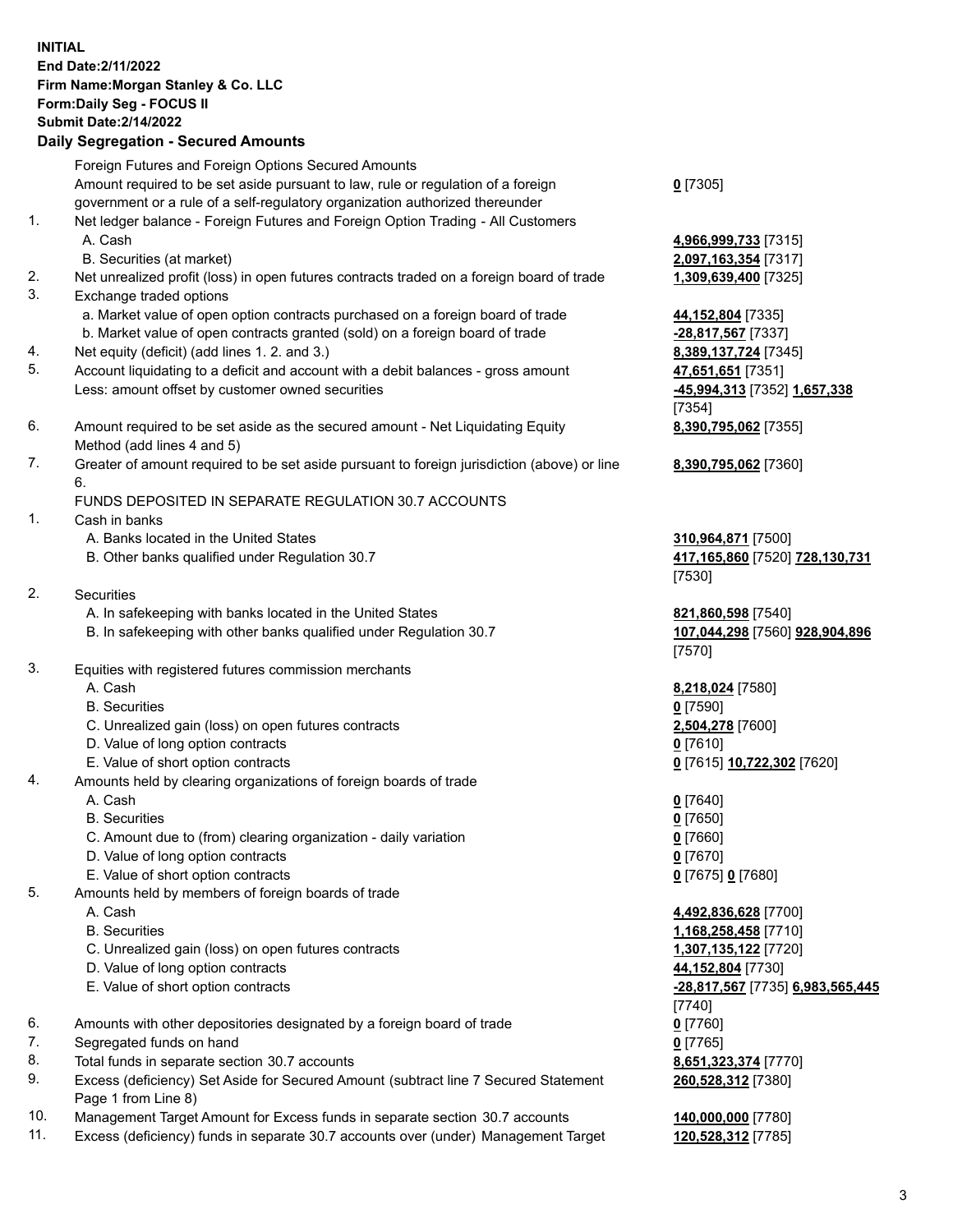**INITIAL End Date:2/11/2022 Firm Name:Morgan Stanley & Co. LLC Form:Daily Seg - FOCUS II Submit Date:2/14/2022 Daily Segregation - Segregation Statement** SEGREGATION REQUIREMENTS(Section 4d(2) of the CEAct) 1. Net ledger balance A. Cash **18,311,323,200** [7010] B. Securities (at market) **7,140,351,411** [7020] 2. Net unrealized profit (loss) in open futures contracts traded on a contract market **-1,982,971,741** [7030] 3. Exchange traded options A. Add market value of open option contracts purchased on a contract market **1,441,203,591** [7032] B. Deduct market value of open option contracts granted (sold) on a contract market **-955,615,585** [7033] 4. Net equity (deficit) (add lines 1, 2 and 3) **23,954,290,876** [7040] 5. Accounts liquidating to a deficit and accounts with debit balances - gross amount **701,655,140** [7045] Less: amount offset by customer securities **-693,253,849** [7047] **8,401,291** [7050] 6. Amount required to be segregated (add lines 4 and 5) **23,962,692,167** [7060] FUNDS IN SEGREGATED ACCOUNTS 7. Deposited in segregated funds bank accounts A. Cash **2,539,807,319** [7070] B. Securities representing investments of customers' funds (at market) **0** [7080] C. Securities held for particular customers or option customers in lieu of cash (at market) **2,379,141,204** [7090] 8. Margins on deposit with derivatives clearing organizations of contract markets A. Cash **14,176,136,843** [7100] B. Securities representing investments of customers' funds (at market) **0** [7110] C. Securities held for particular customers or option customers in lieu of cash (at market) **4,606,874,219** [7120] 9. Net settlement from (to) derivatives clearing organizations of contract markets **-443,682** [7130] 10. Exchange traded options A. Value of open long option contracts **1,441,203,591** [7132] B. Value of open short option contracts **-955,615,585** [7133] 11. Net equities with other FCMs A. Net liquidating equity **9,072,862** [7140] B. Securities representing investments of customers' funds (at market) **0** [7160] C. Securities held for particular customers or option customers in lieu of cash (at market) **0** [7170] 12. Segregated funds on hand **154,335,988** [7150] 13. Total amount in segregation (add lines 7 through 12) **24,350,512,759** [7180] 14. Excess (deficiency) funds in segregation (subtract line 6 from line 13) **387,820,592** [7190]

- 15. Management Target Amount for Excess funds in segregation **235,000,000** [7194]
- 16. Excess (deficiency) funds in segregation over (under) Management Target Amount Excess

**152,820,592** [7198]